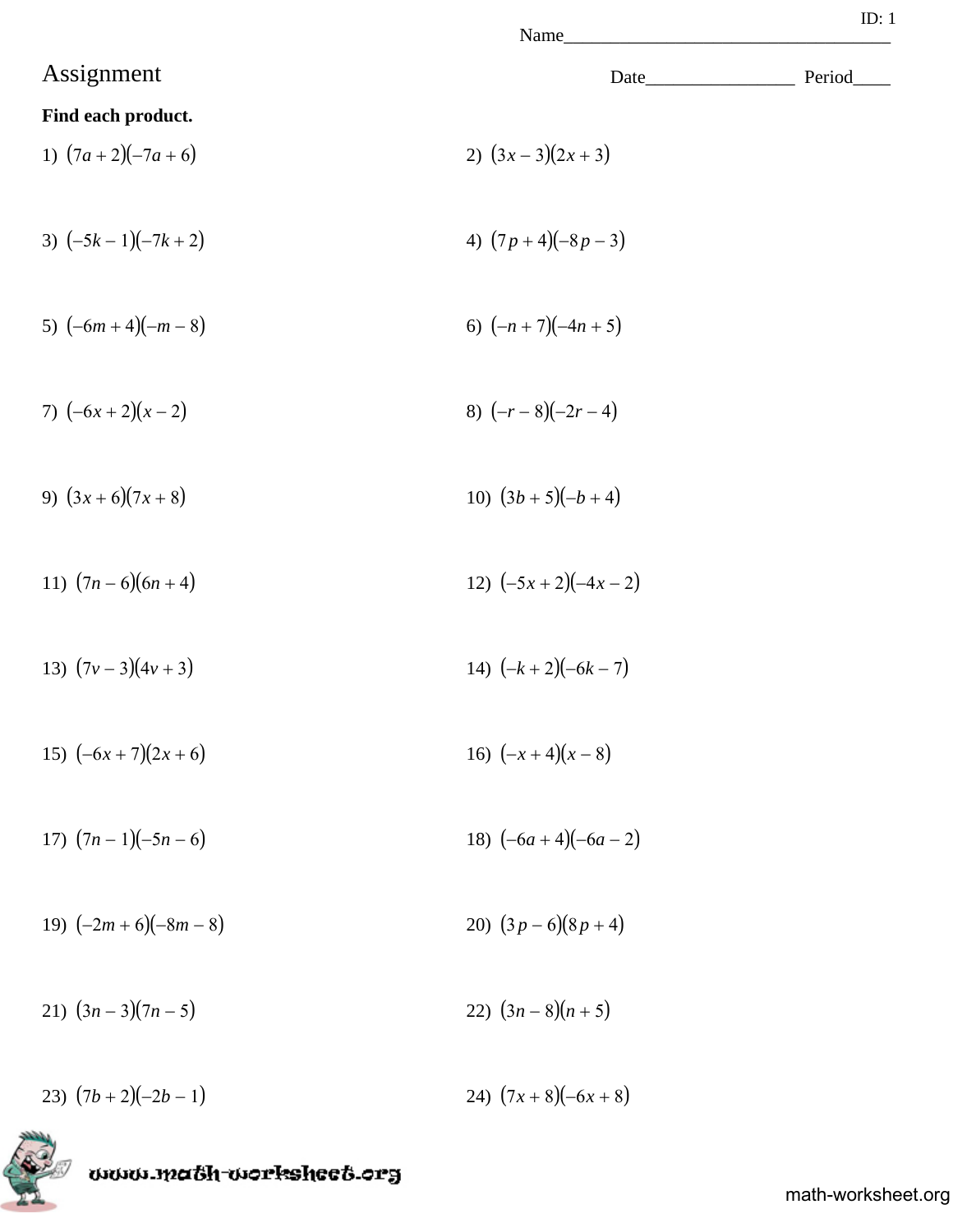# Answers to Assignment (ID: 1)

| 1) $-49a^2 + 28a + 12$ | 2) $6x^2 + 3x - 9$    | 3) $35k^2 - 3k - 2$     | 4) $-56p^2 - 53p - 12$ |
|------------------------|-----------------------|-------------------------|------------------------|
| 5) $6m^2 + 44m - 32$   | 6) $4n^2 - 33n + 35$  | 7) $-6x^2 + 14x - 4$    | 8) $2r^2 + 20r + 32$   |
| 9) $21x^2 + 66x + 48$  | 10) $-3b^2 + 7b + 20$ | 11) $42n^2 - 8n - 24$   | 12) $20x^2 + 2x - 4$   |
| 13) $28v^2 + 9v - 9$   | 14) $6k^2 - 5k - 14$  | $15) -12x^2 - 22x + 42$ | 16) $-x^2 + 12x - 32$  |
| $17) -35n^2 - 37n + 6$ | 18) $36a^2 - 12a - 8$ | 19) $16m^2 - 32m - 48$  | 20) $24p^2 - 36p - 24$ |
| 21) $21n^2 - 36n + 15$ | 22) $3n^2 + 7n - 40$  | 23) $-14b^2 - 11b - 2$  | 24) $-42x^2 + 8x + 64$ |

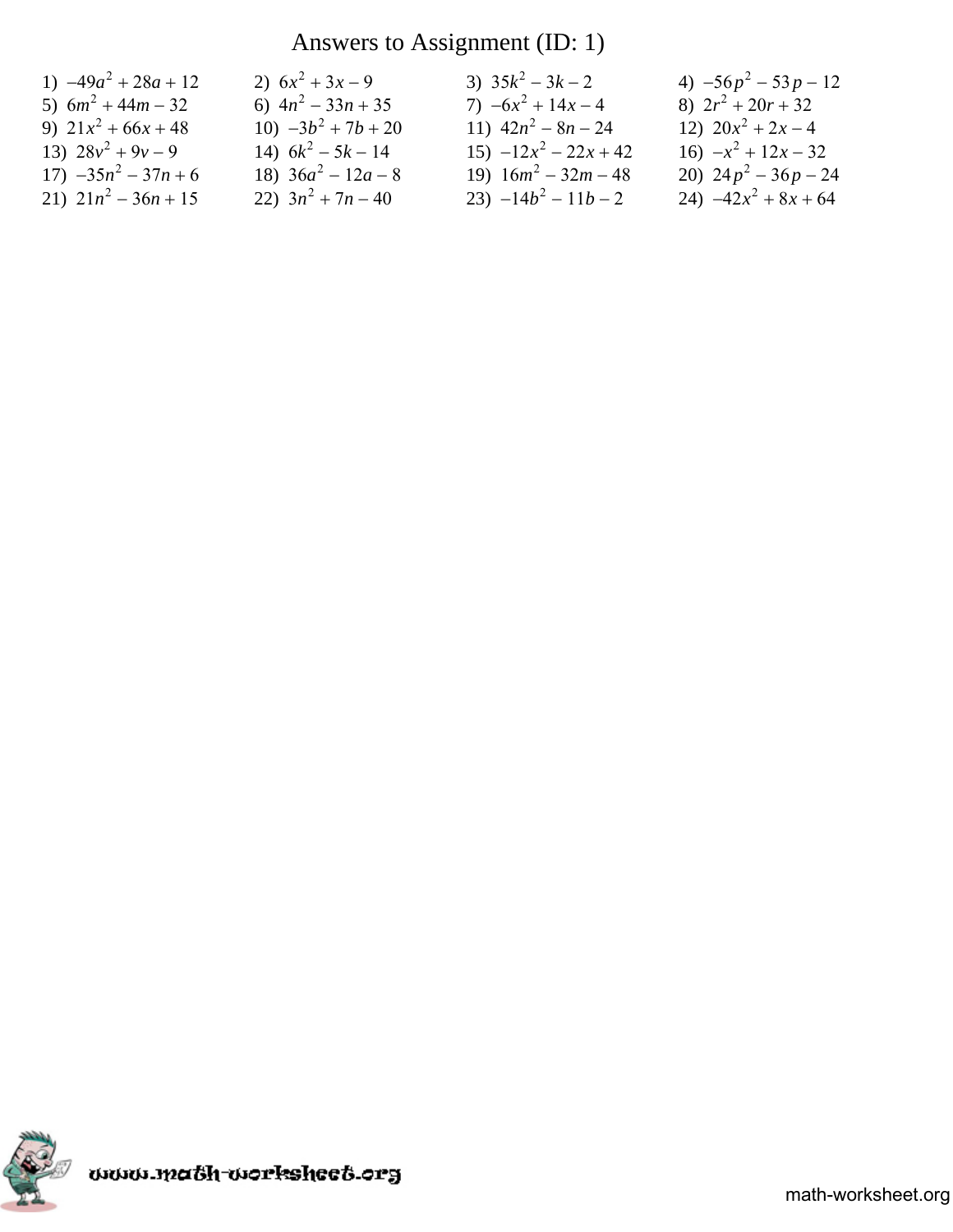| N | ame |  |
|---|-----|--|
|   |     |  |

|                     | Name                 |        |
|---------------------|----------------------|--------|
| Assignment          | Date_                | Period |
| Find each product.  |                      |        |
| 1) $(7x+4)(-3x+7)$  | 2) $(-6n+1)(-4n-7)$  |        |
| 3) $(-a+7)(5a+6)$   | 4) $(-6r-1)(-2r-6)$  |        |
| 5) $(-x-8)(3x-3)$   | 6) $(-6v+4)(4v+2)$   |        |
| 7) $(3x+6)(2x+1)$   | 8) $(3k-1)(-7k-8)$   |        |
| 9) $(-2a-6)(-6a-4)$ | 10) $(3x+2)(x+8)$    |        |
| 11) $(7p-3)(-8p-4)$ | 12) $(7n-1)(4n+4)$   |        |
| 13) $(-6m+4)(-m+7)$ | 14) $(-n+4)(6n+2)$   |        |
| 15) $(7r+1)(-r+3)$  | 16) $(-6b-8)(6b-2)$  |        |
| 17) $(-2v+6)(5v-7)$ | 18) $(-6x+6)(7x-2)$  |        |
| 19) $(3x-6)(-4x-3)$ | 20) $(-2n-1)(-4n-8)$ |        |
| 21) $(3a-4)(-5a+5)$ | 22) $(7k+2)(-6k+8)$  |        |
| 23) $(7x+4)(2x-3)$  | 24) $(2x-1)(2x+4)$   |        |



math-worksheet.org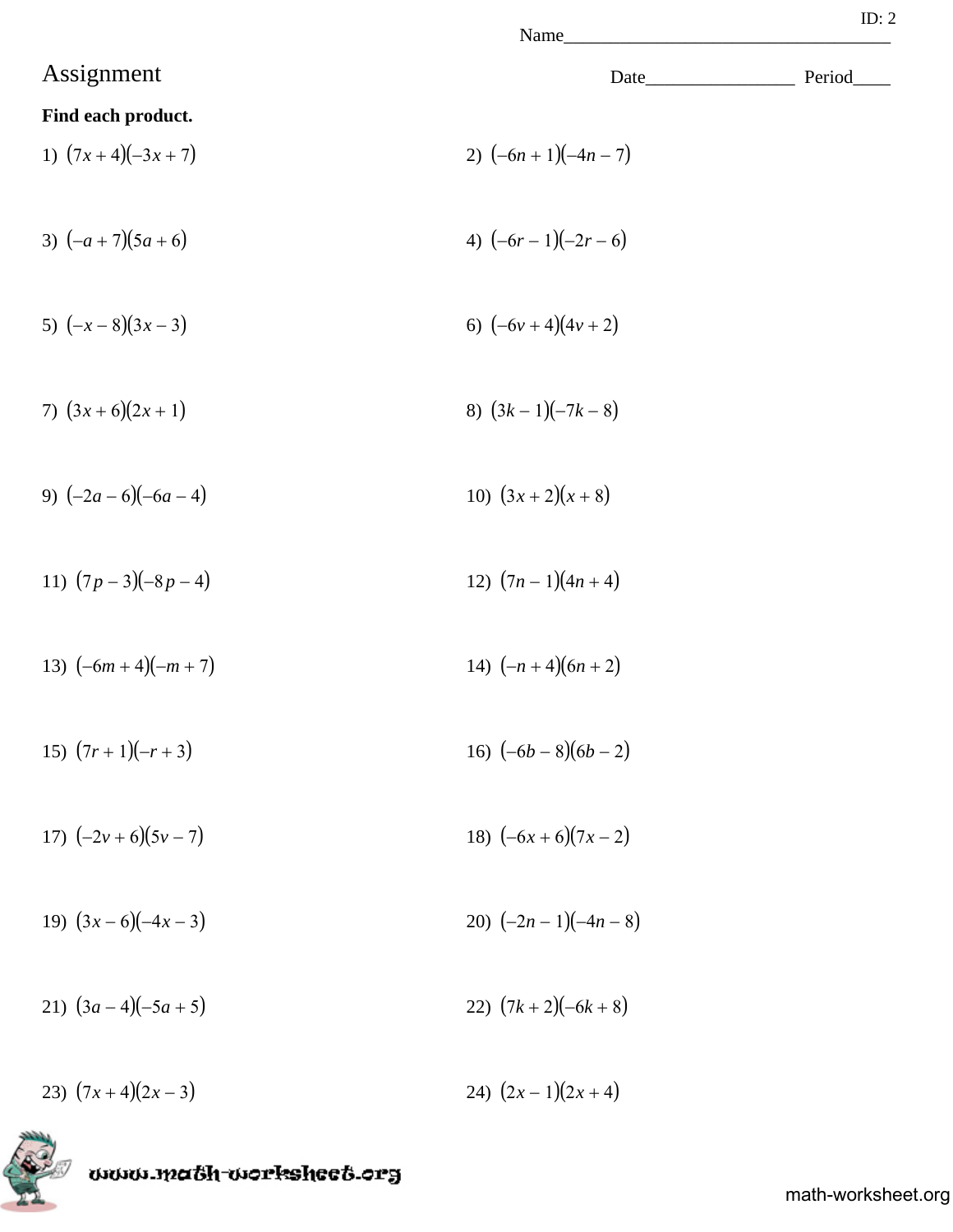## Answers to Assignment (ID: 2)

| 1) $-21x^2 + 37x + 28$  | 2) $24n^2 + 38n - 7$    | 3) $-5a^2 + 29a + 42$   | 4) $12r^2 + 38r + 6$    |
|-------------------------|-------------------------|-------------------------|-------------------------|
| $5) -3x^2 - 21x + 24$   | 6) $-24v^2 + 4v + 8$    | 7) $6x^2 + 15x + 6$     | 8) $-21k^2 - 17k + 8$   |
| 9) $12a^2 + 44a + 24$   | 10) $3x^2 + 26x + 16$   | 11) $-56p^2 - 4p + 12$  | 12) $28n^2 + 24n - 4$   |
| 13) $6m^2 - 46m + 28$   | 14) $-6n^2 + 22n + 8$   | $15) -7r^2 + 20r + 3$   | 16) $-36b^2 - 36b + 16$ |
| $17) -10y^2 + 44y - 42$ | 18) $-42x^2 + 54x - 12$ | $19) -12x^2 + 15x + 18$ | 20) $8n^2 + 20n + 8$    |
| 21) $-15a^2 + 35a - 20$ | 22) $-42k^2 + 44k + 16$ | 23) $14x^2 - 13x - 12$  | 24) $4x^2 + 6x - 4$     |

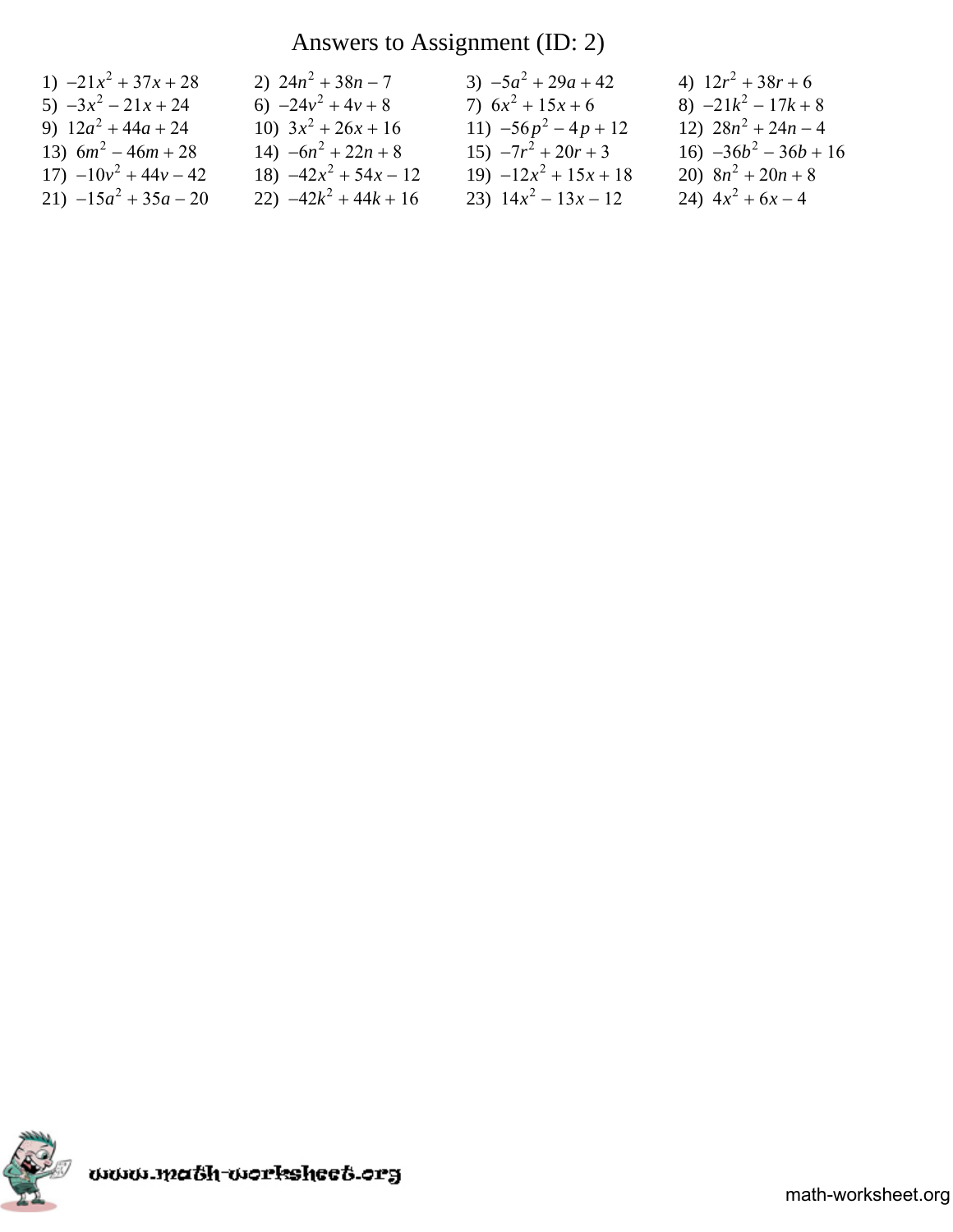| Name |  |
|------|--|

|                      | Name                 |        |
|----------------------|----------------------|--------|
| Assignment           | Date_                | Period |
| Find each product.   |                      |        |
| 1) $(-6n+1)(n-5)$    | 2) $(-6p+4)(-8p-6)$  |        |
| 3) $(7m+6)(-m-1)$    | 4) $(-2x-8)(8x+7)$   |        |
| 5) $(-6n+6)(7n-7)$   | 6) $(3r-1)(-2r+2)$   |        |
| 7) $(-2x-4)(-3x+5)$  | 8) $(-2b-6)(-b+6)$   |        |
| 9) $(2n+2)(-3n+1)$   | 10) $(2v+4)(4v+5)$   |        |
| 11) $(7x+1)(4x-5)$   | 12) $(-6x+6)(3x+8)$  |        |
| 13) $(7a-1)(5a-4)$   | 14) $(-6k-8)(-7k+7)$ |        |
| 15) $(-6x-6)(-8x-2)$ | 16) $(3m-4)(-3m-6)$  |        |
| 17) $(-2n-1)(2n-6)$  | 18) $(7a+3)(-6a-5)$  |        |
| 19) $(-2p+6)(-7p+3)$ | 20) $(-2r+1)(-r-7)$  |        |
| 21) $(7n+4)(7n-8)$   | 22) $(2x-1)(7x-3)$   |        |
| 23) $(7v+6)(5v+8)$   | 24) $(2b+1)(6b+5)$   |        |

uuun.math-uorksheet.org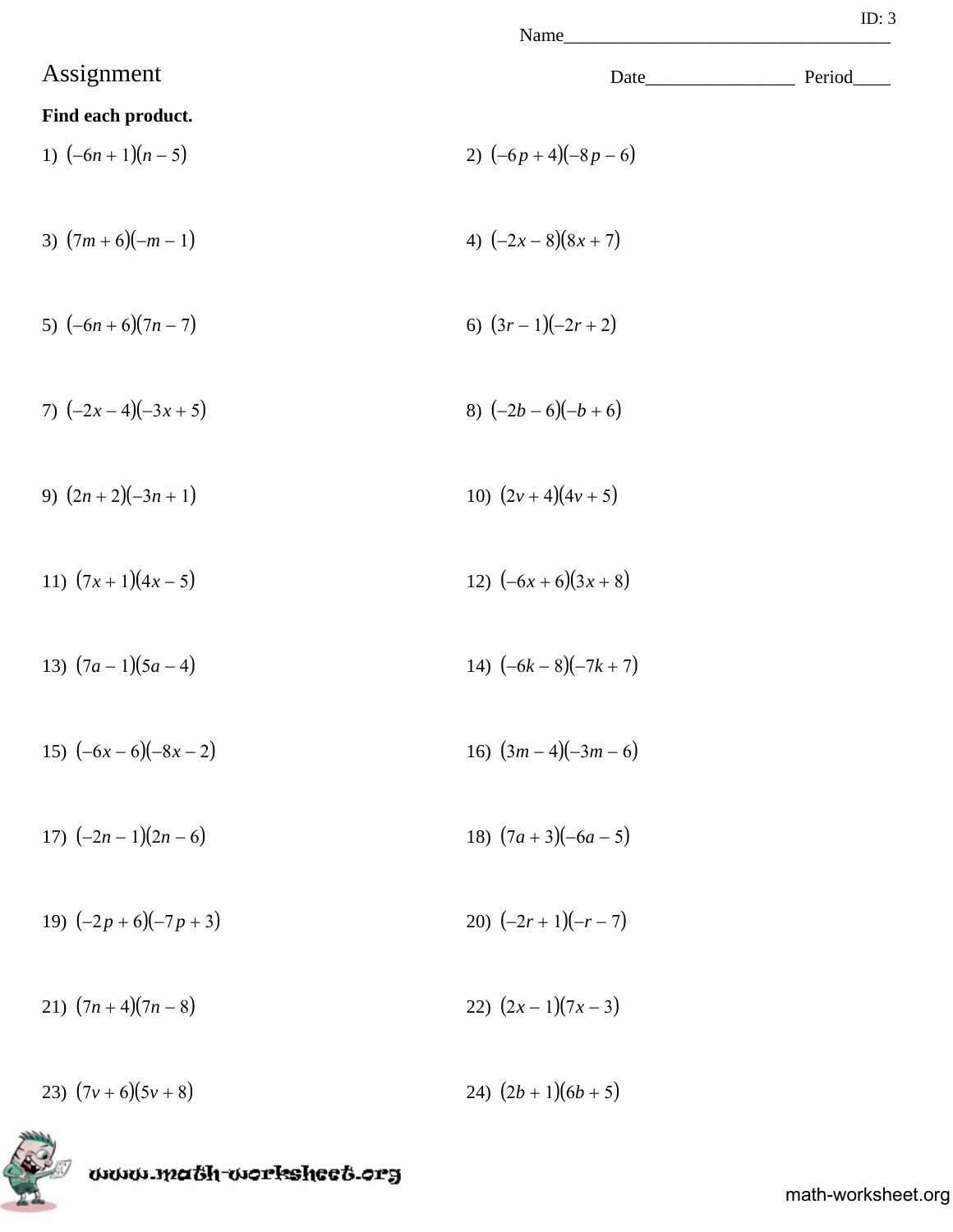## Answers to Assignment (ID: 3)

| 1) $-6n^2 + 31n - 5$   | 2) $48p^2 + 4p - 24$    | $3) -7m^2 - 13m - 6$   | 4) $-16x^2 - 78x - 56$  |
|------------------------|-------------------------|------------------------|-------------------------|
| 5) $-42n^2 + 84n - 42$ | 6) $-6r^2 + 8r - 2$     | 7) $6x^2 + 2x - 20$    | 8) $2b^2 - 6b - 36$     |
| 9) $-6n^2 - 4n + 2$    | 10) $8v^2 + 26v + 20$   | 11) $28x^2 - 31x - 5$  | $12) -18x^2 - 30x + 48$ |
| 13) $35a^2 - 33a + 4$  | 14) $42k^2 + 14k - 56$  | 15) $48x^2 + 60x + 12$ | 16) $-9m^2 - 6m + 24$   |
| 17) $-4n^2 + 10n + 6$  | 18) $-42a^2 - 53a - 15$ | 19) $14p^2 - 48p + 18$ | 20) $2r^2 + 13r - 7$    |
| 21) $49n^2 - 28n - 32$ | 22) $14x^2 - 13x + 3$   | 23) $35v^2 + 86v + 48$ | 24) $12b^2 + 16b + 5$   |

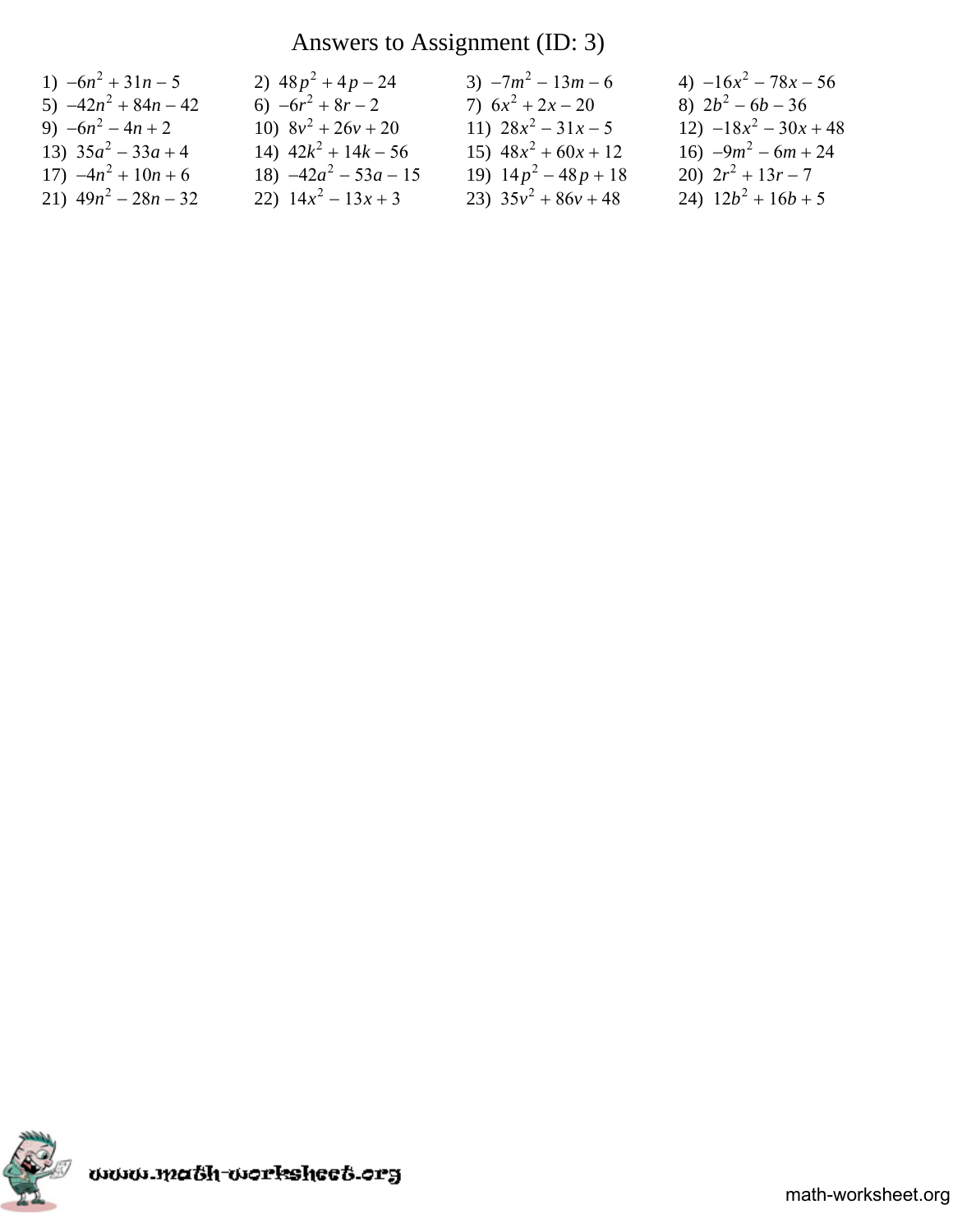| Jame |  |
|------|--|

|                          | Name                 |        |
|--------------------------|----------------------|--------|
| Assignment               |                      | Period |
| Find each product.       |                      |        |
| 1) $(-6x+3)(-3x+4)$      | 2) $(-2n+8)(-4n-1)$  |        |
| 3) $(-2k-6)(-5k-1)$      | 4) $(-6a+6)(-5a+3)$  |        |
| 5) $(3x-1)(3x-6)$        | 6) $(-2x-4)(2x-2)$   |        |
| 7) $(2n+1)(2n-7)$        | 8) $(7m-2)(m+6)$     |        |
| 9) $(2p+4)(-8p-7)$       | 10) $(7x+1)(8x+5)$   |        |
| 11) $(-6n+6)(8n+1)$      | 12) $(6b+3)(-b-4)$   |        |
| 13) $(-6r+8)(-2r+5)$     | 14) $(-2x+6)(-2x-5)$ |        |
| 15) $(-6n - 6)(-3n + 8)$ | 16) $(-2x+1)(4x+3)$  |        |
| 17) $(2v-4)(5v+7)$       | 18) $(-2a-1)(5a-5)$  |        |
| 19) $(7n+4)(-5n+2)$      | 20) $(2k+1)(-6k-3)$  |        |
| 21) $(2x-2)(3x+6)$       | 22) $(-6x+3)(-7x-3)$ |        |
| 23) $(7p+6)(-7p+1)$      | 24) $(6n+8)(n-8)$    |        |

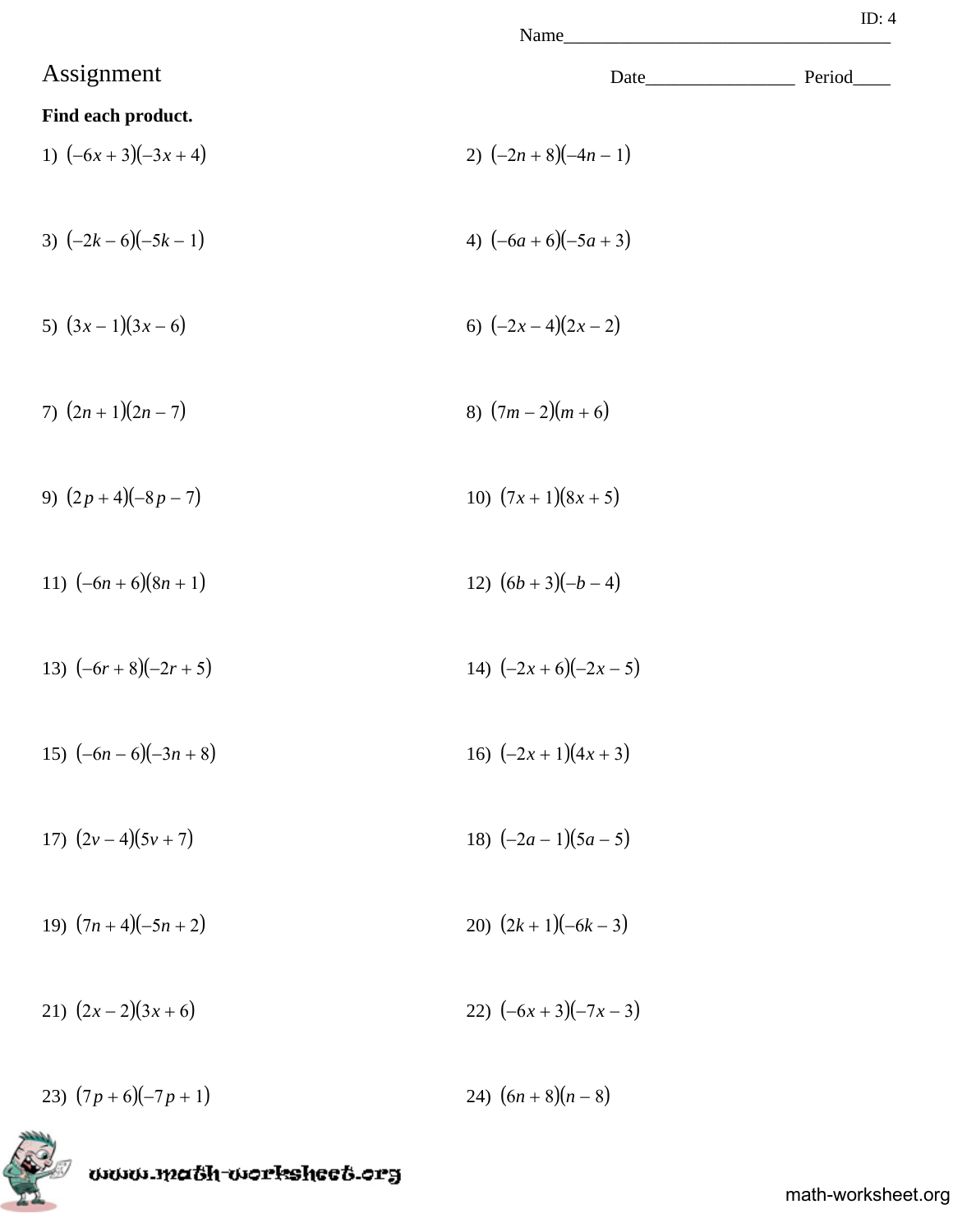# Answers to Assignment (ID: 4)

| 1) $18x^2 - 33x + 12$  | 2) $8n^2 - 30n - 8$    | 3) $10k^2 + 32k + 6$   | 4) $30a^2 - 48a + 18$  |
|------------------------|------------------------|------------------------|------------------------|
| 5) $9x^2 - 21x + 6$    | 6) $-4x^2-4x+8$        | 7) $4n^2 - 12n - 7$    | 8) $7m^2 + 40m - 12$   |
| 9) $-16p^2 - 46p - 28$ | 10) $56x^2 + 43x + 5$  | 11) $-48n^2 + 42n + 6$ | $12) -6b^2 - 27b - 12$ |
| 13) $12r^2 - 46r + 40$ | 14) $4x^2 - 2x - 30$   | 15) $18n^2 - 30n - 48$ | 16) $-8x^2 - 2x + 3$   |
| 17) $10v^2 - 6v - 28$  | $18) - 10a^2 + 5a + 5$ | 19) $-35n^2 - 6n + 8$  | 20) $-12k^2 - 12k - 3$ |
| 21) $6x^2 + 6x - 12$   | 22) $42x^2 - 3x - 9$   | 23) $-49p^2 - 35p + 6$ | 24) $6n^2 - 40n - 64$  |

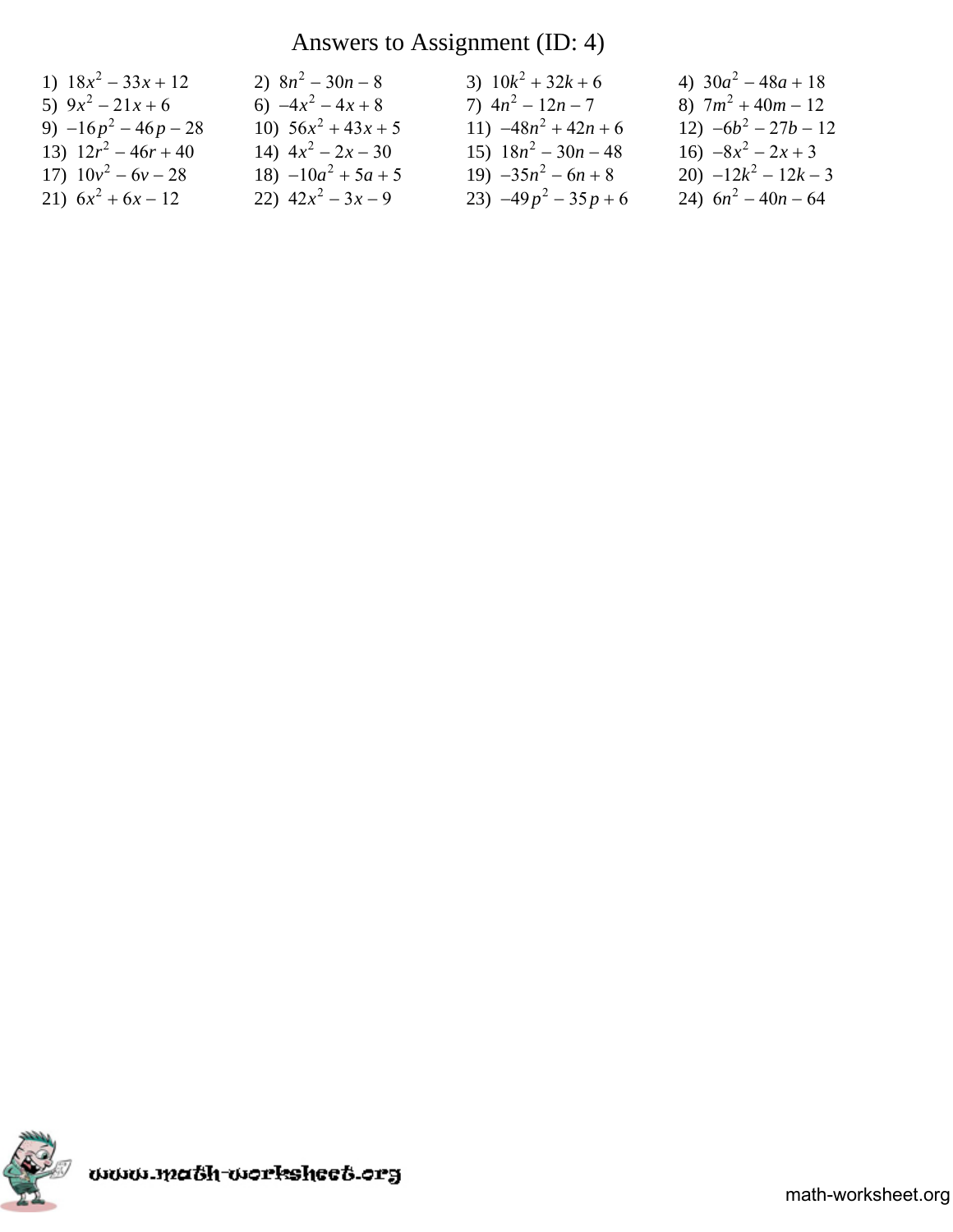| Vame |  |
|------|--|
|      |  |

| Name                 |                         |        |
|----------------------|-------------------------|--------|
| Assignment           | Date                    | Period |
| Find each product.   |                         |        |
| 1) $(-2n-4)(7n+7)$   | 2) $(-6m + 5)(-4m + 1)$ |        |
| 3) $(-2r-6)(-r+8)$   | 4) $(-6x-1)(8x+4)$      |        |
| 5) $(2b+1)(6b+3)$    | 6) $(-2v-2)(6v-1)$      |        |
| 7) $(7n+1)(-4n-2)$   | 8) $(2x+3)(-3x-6)$      |        |
| 9) $(-6p+8)(3p-8)$   | 10) $(2a+6)(-4a-7)$     |        |
| 11) $(6k+3)(-5k+6)$  | 12) $(6x+5)(3x+5)$      |        |
| 13) $(-2m-1)(m+4)$   | 14) $(-6n - 7)(2n + 1)$ |        |
| 15) $(-2x+1)(-8x-5)$ | 16) $(2n-2)(8n-1)$      |        |
| 17) $(-7p-4)(-7p+5)$ | 18) $(-2b+3)(-b-6)$     |        |
| 19) $(6x+6)(-2x-6)$  | 20) $(2n+3)(-3n+6)$     |        |
| 21) $(6a+8)(6a+2)$   | 22) $(2r-1)(7r-5)$      |        |
| 23) $(-6v+5)(5v-3)$  | 24) $(6x-7)(4x+1)$      |        |

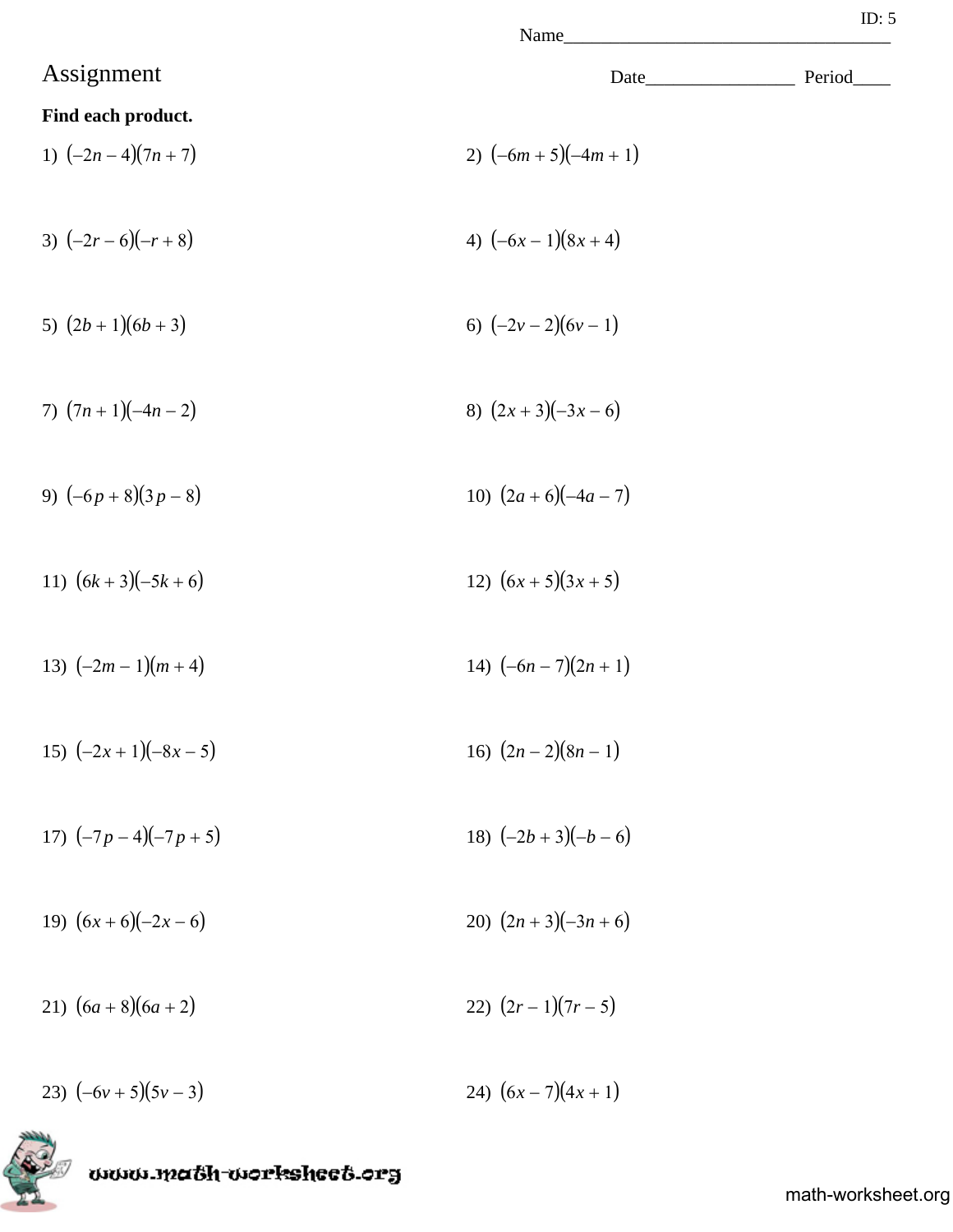## Answers to Assignment (ID: 5)

| 1) $-14n^2 - 42n - 28$ | 2) $24m^2 - 26m + 5$   | 3) $2r^2 - 10r - 48$    | 4) $-48x^2 - 32x - 4$  |
|------------------------|------------------------|-------------------------|------------------------|
| 5) $12b^2 + 12b + 3$   | 6) $-12y^2 - 10y + 2$  | 7) $-28n^2 - 18n - 2$   | 8) $-6x^2 - 21x - 18$  |
| 9) $-18p^2 + 72p - 64$ | 10) $-8a^2 - 38a - 42$ | 11) $-30k^2 + 21k + 18$ | 12) $18x^2 + 45x + 25$ |
| 13) $-2m^2 - 9m - 4$   | $14) -12n^2 - 20n - 7$ | 15) $16x^2 + 2x - 5$    | 16) $16n^2 - 18n + 2$  |
| 17) $49p^2 - 7p - 20$  | 18) $2b^2 + 9b - 18$   | $19) -12x^2 - 48x - 36$ | 20) $-6n^2 + 3n + 18$  |
| 21) $36a^2 + 60a + 16$ | 22) $14r^2 - 17r + 5$  | 23) $-30y^2 + 43y - 15$ | 24) $24x^2 - 22x - 7$  |

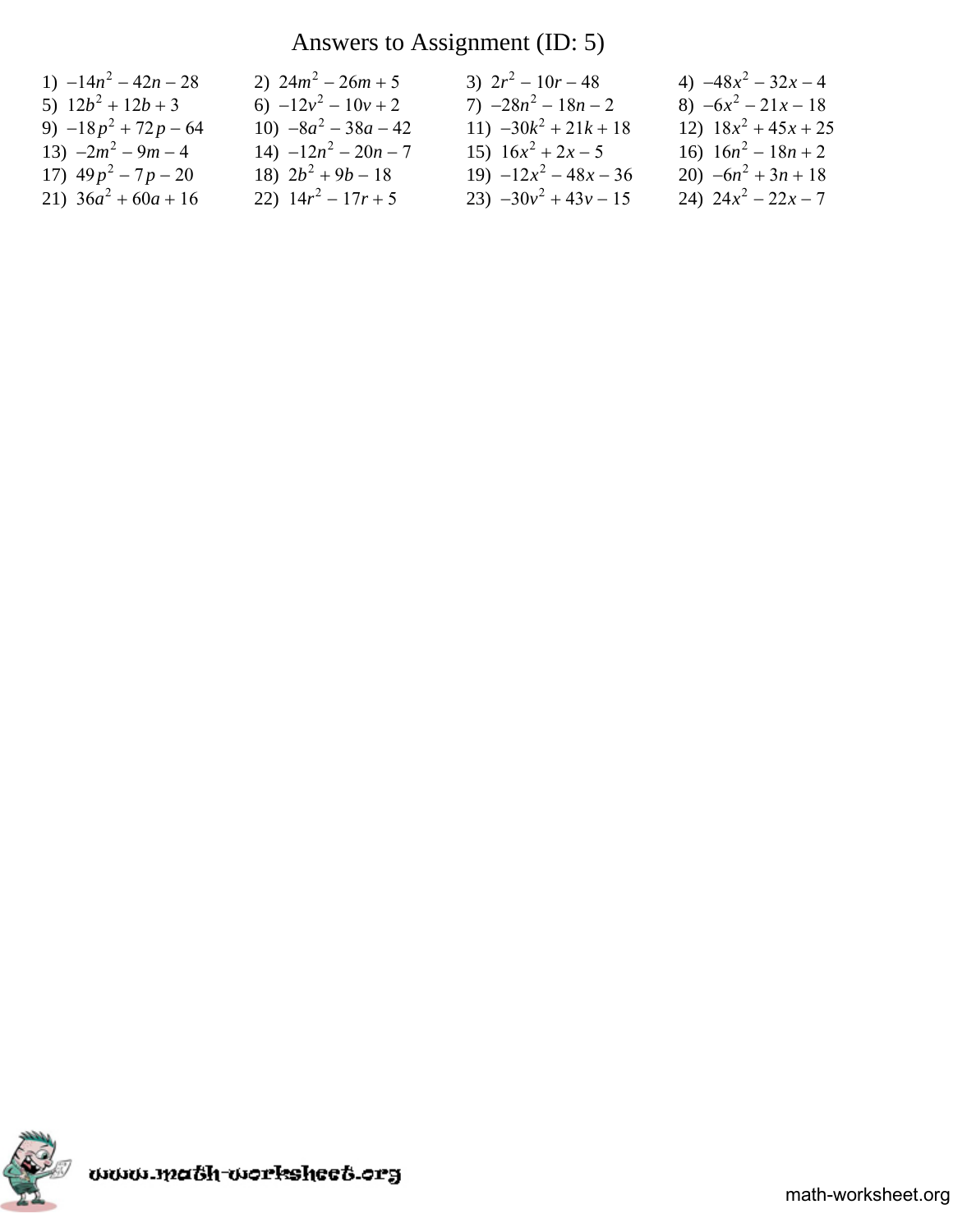| Jame |  |
|------|--|
|      |  |

|                      | Name                     |        |
|----------------------|--------------------------|--------|
| Assignment           | Date_                    | Period |
| Find each product.   |                          |        |
| 1) $(-2n-4)(-5n-8)$  | 2) $(-7k+1)(-6k-4)$      |        |
| 3) $(-7x-1)(4x-4)$   | 4) $(-2p-2)(-6p+8)$      |        |
| 5) $(2x+3)(-7x+4)$   | 6) $(2m+6)(m+3)$         |        |
| 7) $(-2n+1)(7n+4)$   | 8) $(6r+3)(-2r-1)$       |        |
| 9) $(2x+8)(-x+2)$    | 10) $(6n + 5)(8n - 2)$   |        |
| 11) $(6v-2)(6v-3)$   | 12) $(-7x-4)(-3x-8)$     |        |
| 13) $(-2n+1)(-3n+5)$ | 14) $(-6b - 7)(7b - 7)$  |        |
| 15) $(2a-2)(-4a-8)$  | 16) $(-2k+3)(-5k+4)$     |        |
| 17) $(2p+4)(5p-6)$   | 18) $(2n+3)(2n-1)$       |        |
| 19) $(6x+5)(3x-5)$   | 20) $(-6p + 5)(-7p + 7)$ |        |
| 21) $(6m+8)(2m-6)$   | 22) $(-7n-2)(-8n+6)$     |        |
| 23) $(6x-7)(-8x-6)$  | 24) $(-2b-5)(8b+2)$      |        |

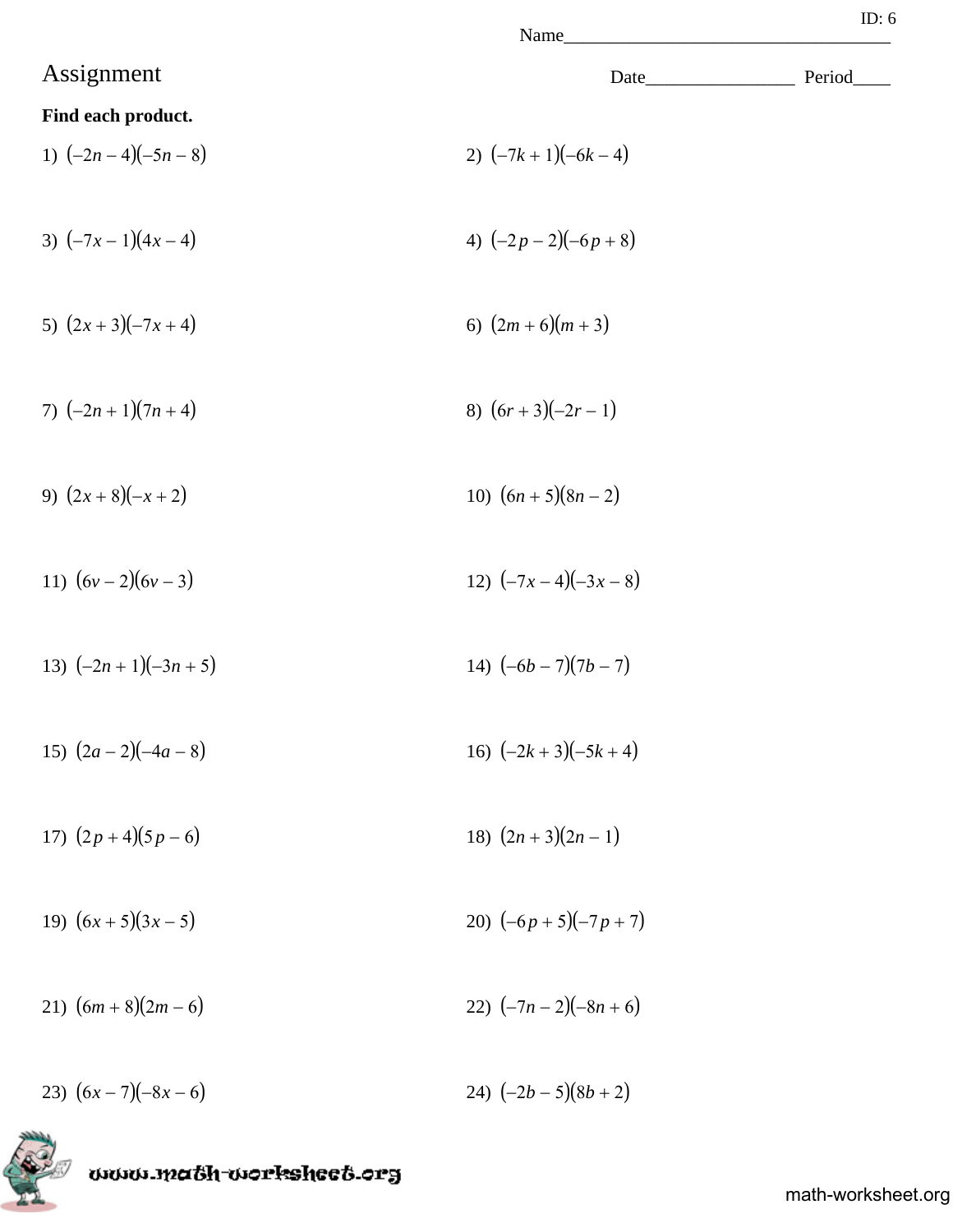## Answers to Assignment (ID: 6)

| 1) $10n^2 + 36n + 32$  | 2) $42k^2 + 22k - 4$   | 3) $-28x^2 + 24x + 4$   | 4) $12p^2-4p-16$        |
|------------------------|------------------------|-------------------------|-------------------------|
| 5) $-14x^2 - 13x + 12$ | 6) $2m^2 + 12m + 18$   | 7) $-14n^2 - n + 4$     | 8) $-12r^2 - 12r - 3$   |
| 9) $-2x^2-4x+16$       | 10) $48n^2 + 28n - 10$ | 11) $36v^2 - 30v + 6$   | 12) $21x^2 + 68x + 32$  |
| 13) $6n^2 - 13n + 5$   | 14) $-42b^2 - 7b + 49$ | $15) -8a^2 - 8a + 16$   | 16) $10k^2 - 23k + 12$  |
| 17) $10p^2 + 8p - 24$  | 18) $4n^2 + 4n - 3$    | 19) $18x^2 - 15x - 25$  | 20) $42p^2 - 77p + 35$  |
| 21) $12m^2 - 20m - 48$ | 22) $56n^2 - 26n - 12$ | 23) $-48x^2 + 20x + 42$ | 24) $-16b^2 - 44b - 10$ |

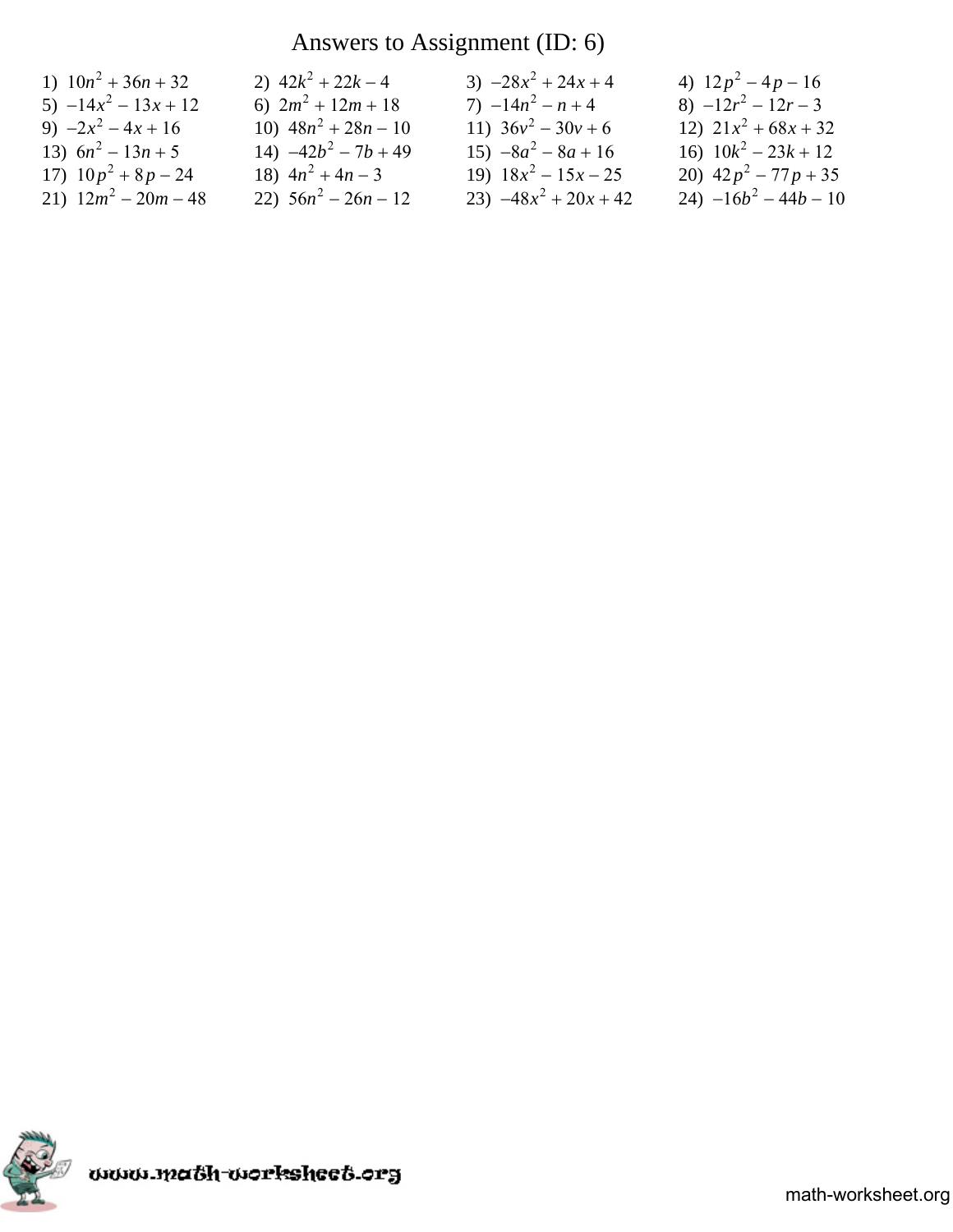|   | ame |  |
|---|-----|--|
| v |     |  |

| Assignment              | Date_                   | Period |
|-------------------------|-------------------------|--------|
| Find each product.      |                         |        |
| 1) $(-7r+1)(-r+5)$      | 2) $(-2x-2)(-x+1)$      |        |
| 3) $(2n+3)(-2n-4)$      | 4) $(-3a+6)(a+1)$       |        |
| 5) $(2v+5)(5v-4)$       | 6) $(2x+8)(4x-5)$       |        |
| 7) $(-6k - 7)(-5k + 3)$ | 8) $(6x+2)(5x+8)$       |        |
| 9) $(6p-2)(-6p+6)$      | 10) $(-7x-5)(-7x+2)$    |        |
| 11) $(6n + 5)(-5n + 7)$ | 12) $(-7m-2)(m-7)$      |        |
| 13) $(-2n+1)(2n-2)$     | 14) $(-2r+3)(-3r+6)$    |        |
| 15) $(2x-8)(6x+8)$      | 16) $(-3n+5)(8n+5)$     |        |
| 17) $(6v+8)(7v+4)$      | 18) $(2b+2)(7b+8)$      |        |
| 19) $(2x+5)(-2x+5)$     | 20) $(6n - 7)(-3n + 3)$ |        |
| 21) $(-7a-2)(-4a-1)$    | 22) $(6k - 5)(-4k - 6)$ |        |
| 23) $(-2x-2)(3x-7)$     | 24) $(-7p+4)(-2p-5)$    |        |

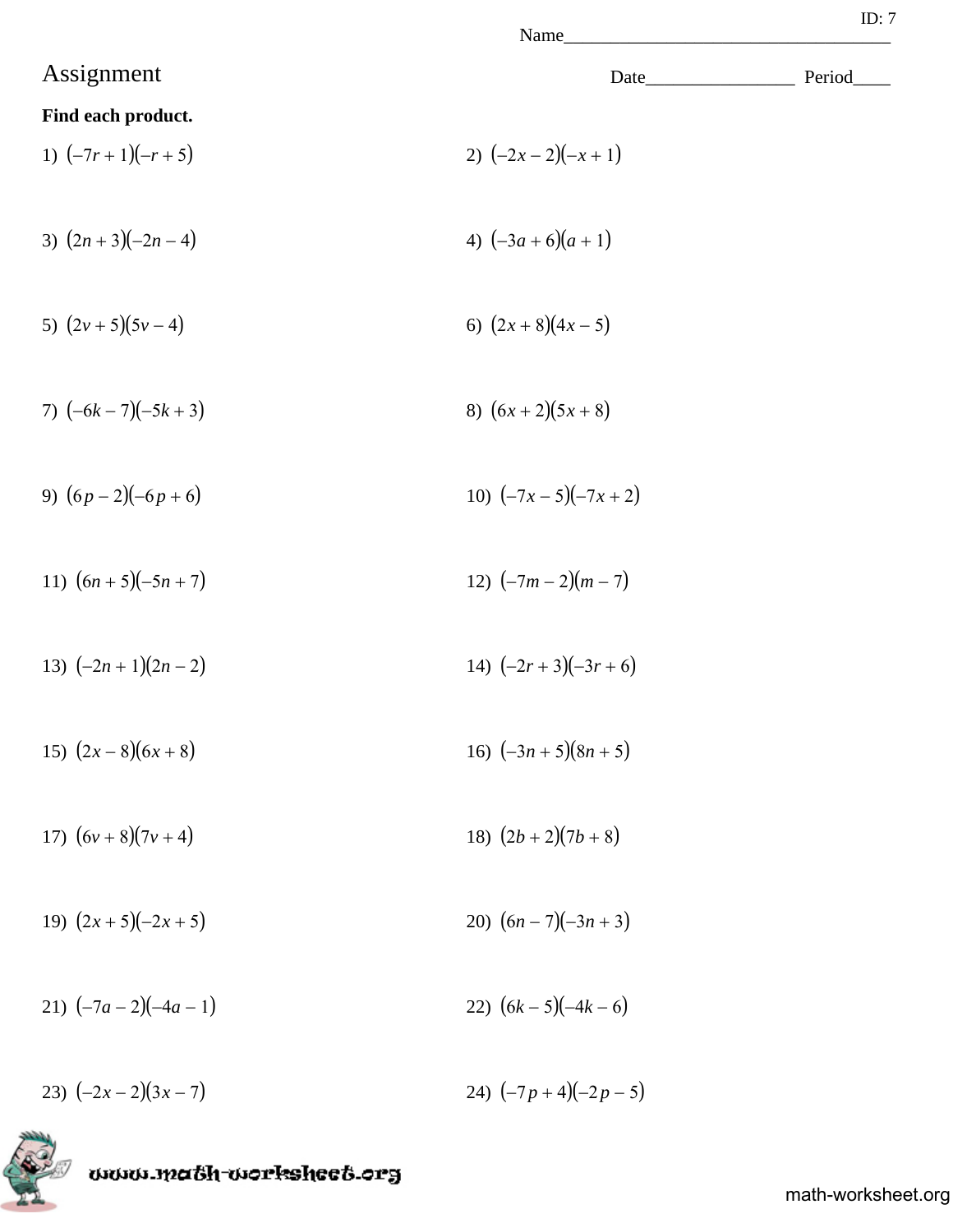## Answers to Assignment (ID: 7)

| 1) $7r^2 - 36r + 5$    | 2) $2x^2-2$             | 3) $-4n^2 - 14n - 12$   | 4) $-3a^2 + 3a + 6$     |
|------------------------|-------------------------|-------------------------|-------------------------|
| 5) $10v^2 + 17v - 20$  | 6) $8x^2 + 22x - 40$    | 7) $30k^2 + 17k - 21$   | 8) $30x^2 + 58x + 16$   |
| 9) $-36p^2 + 48p - 12$ | 10) $49x^2 + 21x - 10$  | 11) $-30n^2 + 17n + 35$ | $12) -7m^2 + 47m + 14$  |
| 13) $-4n^2 + 6n - 2$   | 14) $6r^2 - 21r + 18$   | 15) $12x^2 - 32x - 64$  | 16) $-24n^2 + 25n + 25$ |
| 17) $42v^2 + 80v + 32$ | 18) $14b^2 + 30b + 16$  | 19) $-4x^2 + 25$        | 20) $-18n^2 + 39n - 21$ |
| 21) $28a^2 + 15a + 2$  | 22) $-24k^2 - 16k + 30$ | 23) $-6x^2 + 8x + 14$   | 24) $14p^2 + 27p - 20$  |

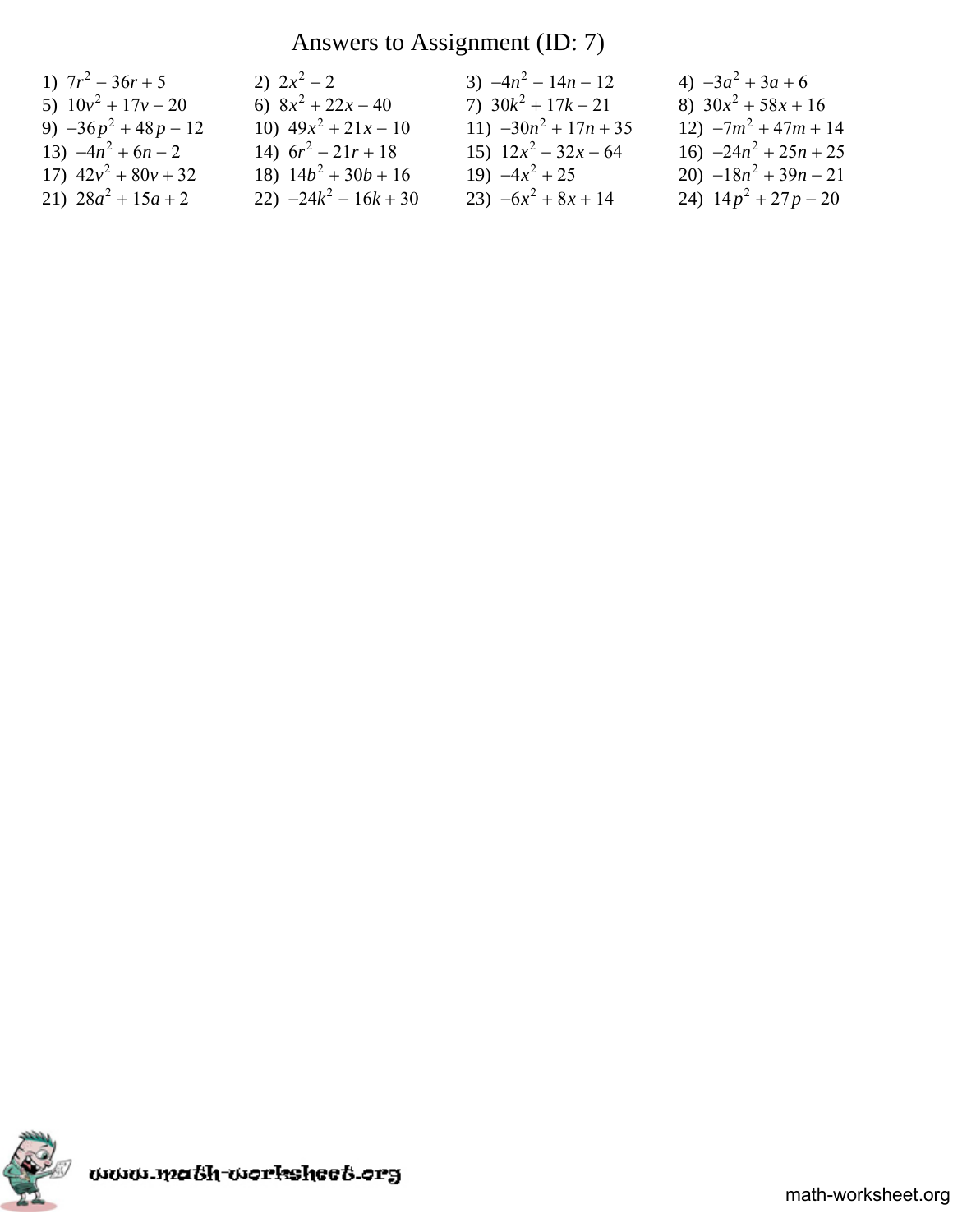|                        | Name                 | ID: $8$ |
|------------------------|----------------------|---------|
| Assignment             | Date                 | Period  |
| Find each product.     |                      |         |
| 1) $(-3m+2)(-7m-6)$    | 2) $(2r+5)(-7r+5)$   |         |
| 3) $(-3x+2)(-7x+1)$    | 4) $(-7n+3)(3n+6)$   |         |
| 5) $(2n + 7)(-8n - 4)$ | 6) $(6b+5)(8b+1)$    |         |
| 7) $(r-7)(-5r+1)$      | 8) $(6x-2)(-x+8)$    |         |
| 9) $(-7n-5)(-2n-5)$    | 10) $(-3x+3)(5x+6)$  |         |
| 11) $(-7x+5)(2x+7)$    | 12) $(6a+7)(7a-2)$   |         |
| 13) $(-7v-3)(6v+3)$    | 14) $(-3n+5)(-4n-2)$ |         |
| 15) $(2k+2)(-5k+1)$    | 16) $(-3p+7)(-6p-3)$ |         |
| 17) $(2x+4)(-6x-8)$    | 18) $(m-2)(m+8)$     |         |
| 19) $(6n - 7)(2n - 4)$ | 20) $(6r-5)(r+4)$    |         |
| 21) $(-7x+8)(-4x+7)$   | 22) $(-3v+7)(-6v-5)$ |         |

23)  $(6n-3)(8n+3)$ <br>24)  $(-7b+3)(8b-1)$ 



www.math-worksheet.org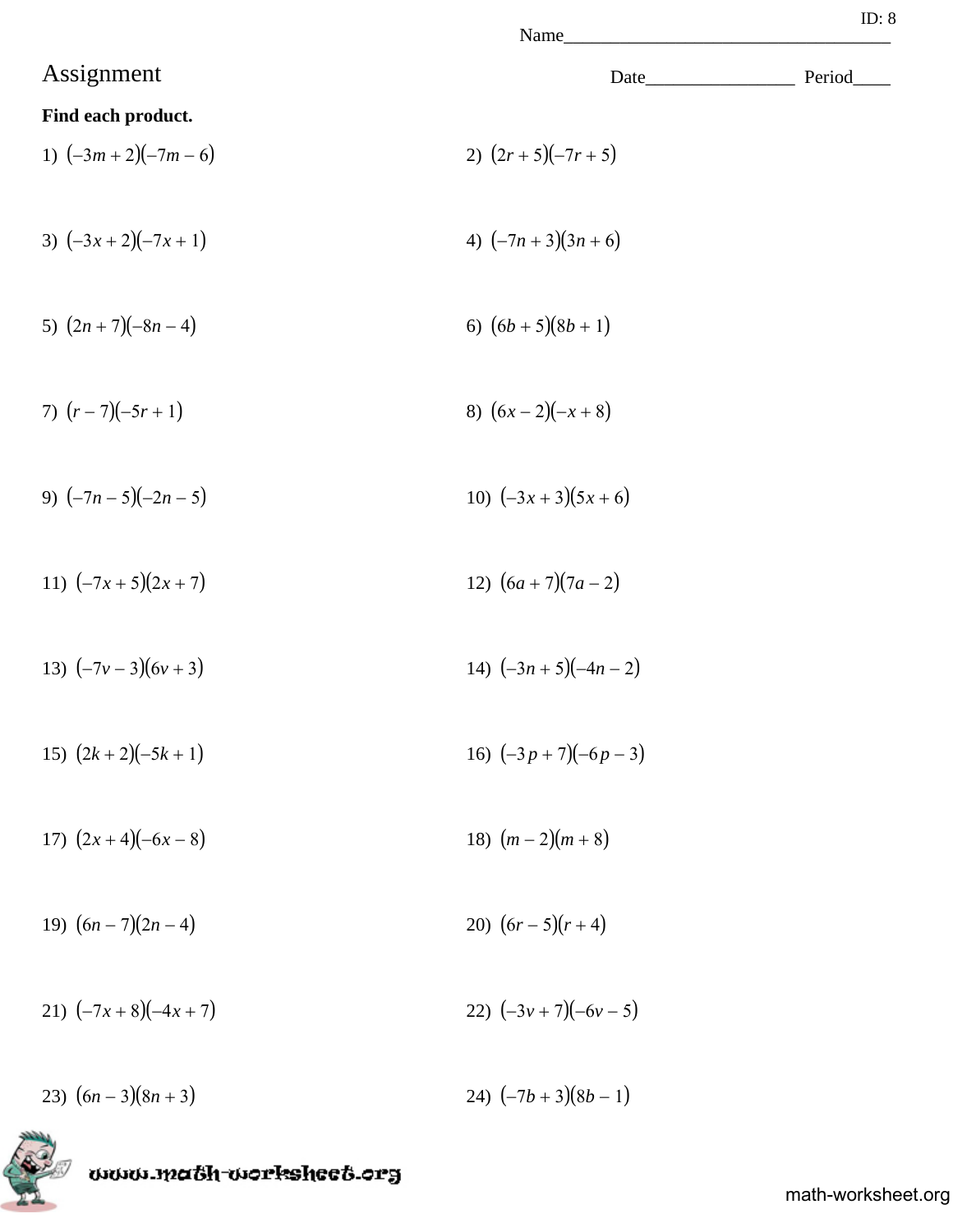## Answers to Assignment (ID: 8)

| 1) $21m^2 + 4m - 12$    | 2) $-14r^2 - 25r + 25$ | 3) $21x^2 - 17x + 2$    | 4) $-21n^2 - 33n + 18$ |
|-------------------------|------------------------|-------------------------|------------------------|
| 5) $-16n^2 - 64n - 28$  | 6) $48b^2 + 46b + 5$   | 7) $-5r^2 + 36r - 7$    | 8) $-6x^2 + 50x - 16$  |
| 9) $14n^2 + 45n + 25$   | 10) $-15x^2 - 3x + 18$ | 11) $-14x^2 - 39x + 35$ | 12) $42a^2 + 37a - 14$ |
| 13) $-42v^2 - 39v - 9$  | 14) $12n^2 - 14n - 10$ | $15) -10k^2 - 8k + 2$   | 16) $18p^2 - 33p - 21$ |
| $17) -12x^2 - 40x - 32$ | 18) $m^2 + 6m - 16$    | 19) $12n^2 - 38n + 28$  | 20) $6r^2 + 19r - 20$  |
| 21) $28x^2 - 81x + 56$  | 22) $18v^2 - 27v - 35$ | 23) $48n^2 - 6n - 9$    | 24) $-56b^2 + 31b - 3$ |

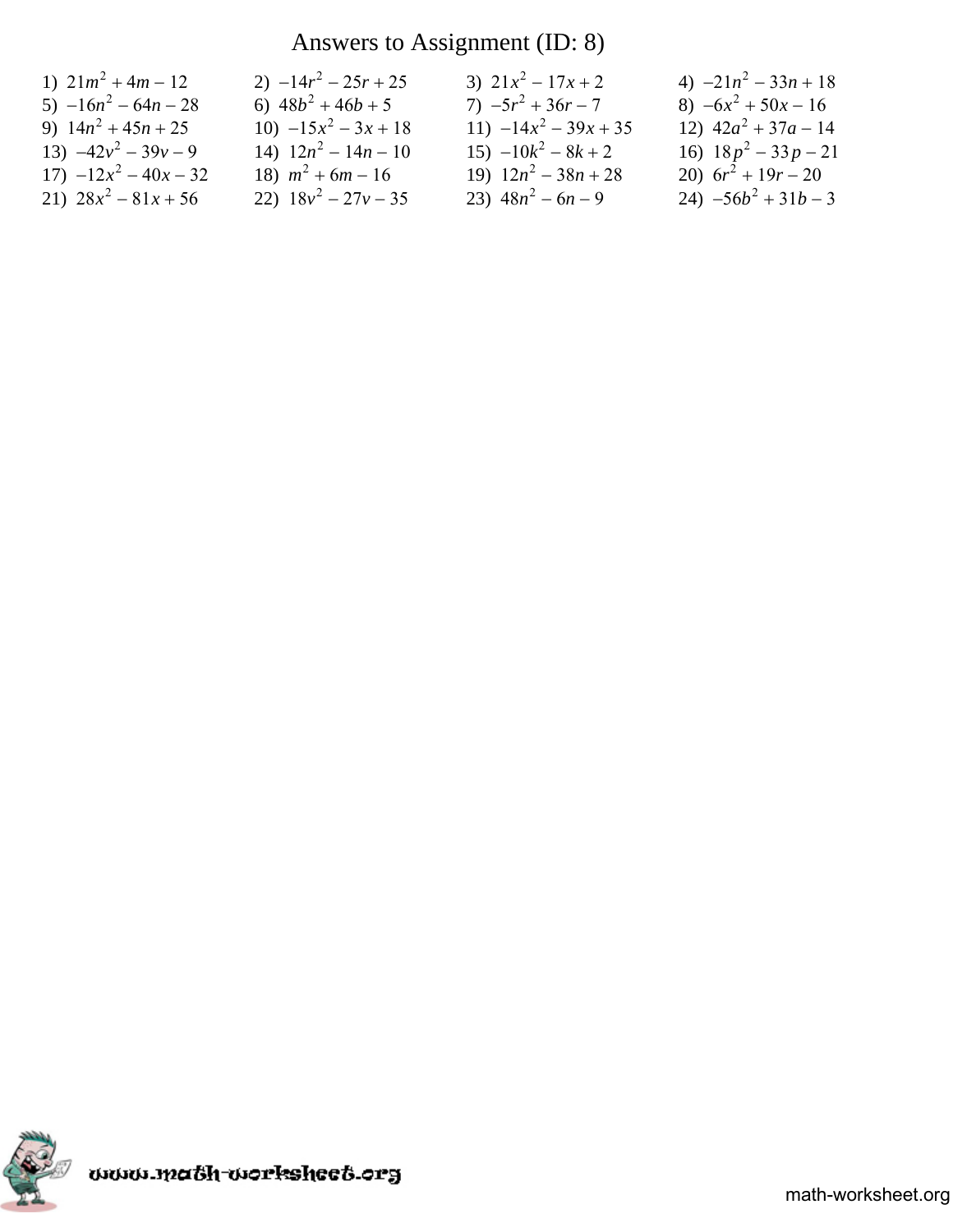|                      | Name                 | ID: 9  |
|----------------------|----------------------|--------|
| Assignment           |                      | Period |
| Find each product.   |                      |        |
| 1) $(-3n+2)(-2n-7)$  | 2) $(-7x+5)(6x-2)$   |        |
| 3) $(-3k+4)(-4k-7)$  | 4) $(2a+7)(-3a+6)$   |        |
| 5) $(p-7)(5p+5)$     | 6) $(6x-2)(4x+1)$    |        |
| 7) $(6m+2)(m-3)$     | 8) $(-7n-5)(3n+4)$   |        |
| 9) $(-7r-3)(-6r-5)$  | 10) $(-3x+2)(-7x-1)$ |        |
| 11) $(-7n-8)(-5n+2)$ | 12) $(-3b+5)(-8b+7)$ |        |
| 13) $(2r+2)(-6r+5)$  | 14) $(-3x+7)(-x+6)$  |        |
| 15) $(n+4)(-n+2)$    | 16) $(v-2)(6v+1)$    |        |
| 17) $(6a-8)(-2a+5)$  | 18) $(6x-5)(6x-3)$   |        |
| 19) $(5n-3)(-4n-4)$  | 20) $(-3p-1)(-5p+4)$ |        |
| 21) $(-7k+2)(-4k+8)$ | 22) $(-7x+5)(-8x+6)$ |        |

23)  $(-3n+2)(2n+3)$ <br>24)  $(-7x+5)(-6x+7)$ 

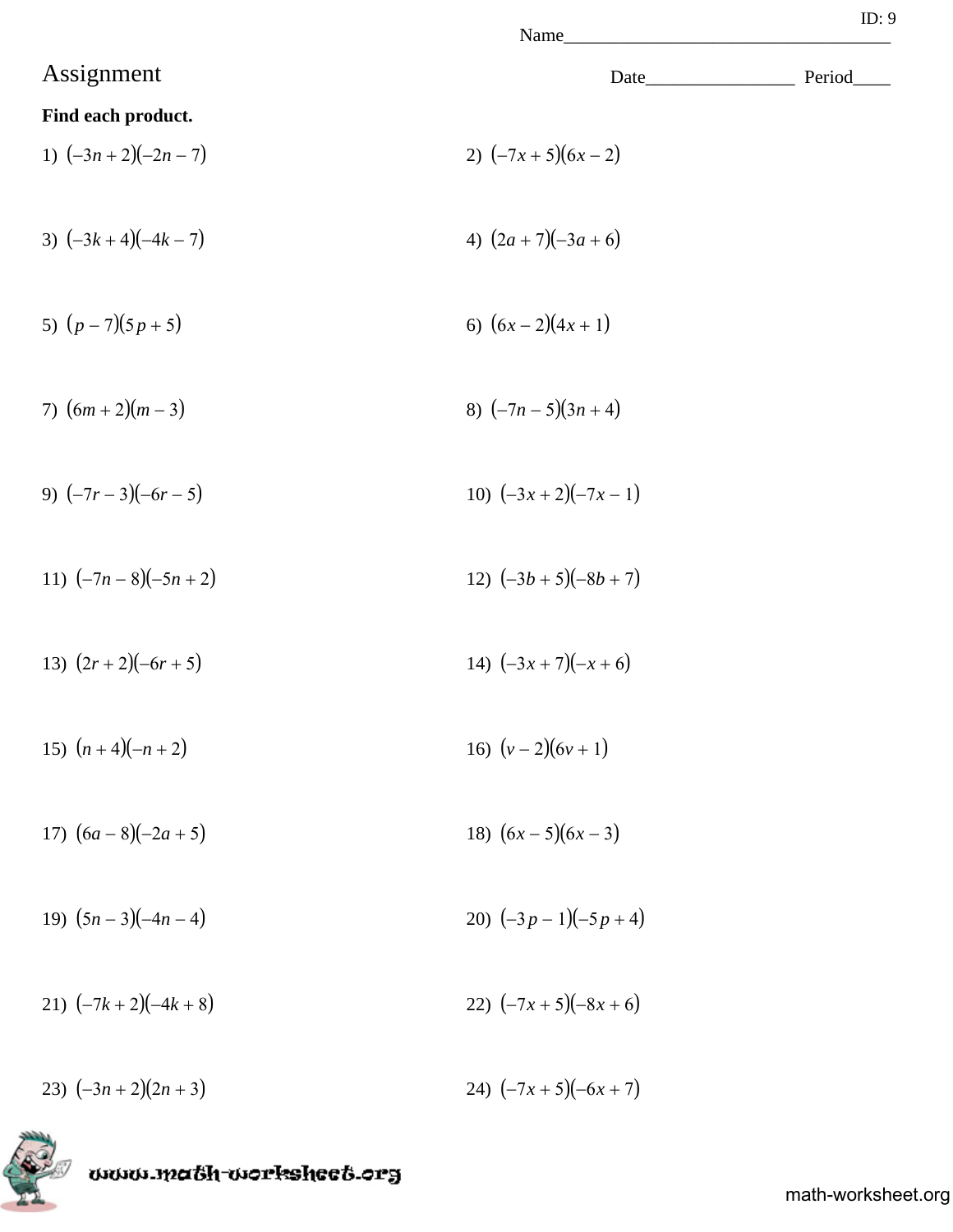## Answers to Assignment (ID: 9)

| 1) $6n^2 + 17n - 14$    | 2) $-42x^2 + 44x - 10$ | 3) $12k^2 + 5k - 28$   | 4) $-6a^2 - 9a + 42$   |
|-------------------------|------------------------|------------------------|------------------------|
| 5) $5p^2 - 30p - 35$    | 6) $24x^2 - 2x - 2$    | 7) $6m^2 - 16m - 6$    | 8) $-21n^2 - 43n - 20$ |
| 9) $42r^2 + 53r + 15$   | 10) $21x^2 - 11x - 2$  | 11) $35n^2 + 26n - 16$ | 12) $24b^2 - 61b + 35$ |
| 13) $-12r^2 - 2r + 10$  | 14) $3x^2 - 25x + 42$  | 15) $-n^2-2n+8$        | 16) $6v^2 - 11v - 2$   |
| $17) -12a^2 + 46a - 40$ | 18) $36x^2 - 48x + 15$ | 19) $-20n^2 - 8n + 12$ | 20) $15p^2 - 7p - 4$   |
| 21) $28k^2 - 64k + 16$  | 22) $56x^2 - 82x + 30$ | 23) $-6n^2 - 5n + 6$   | 24) $42x^2 - 79x + 35$ |

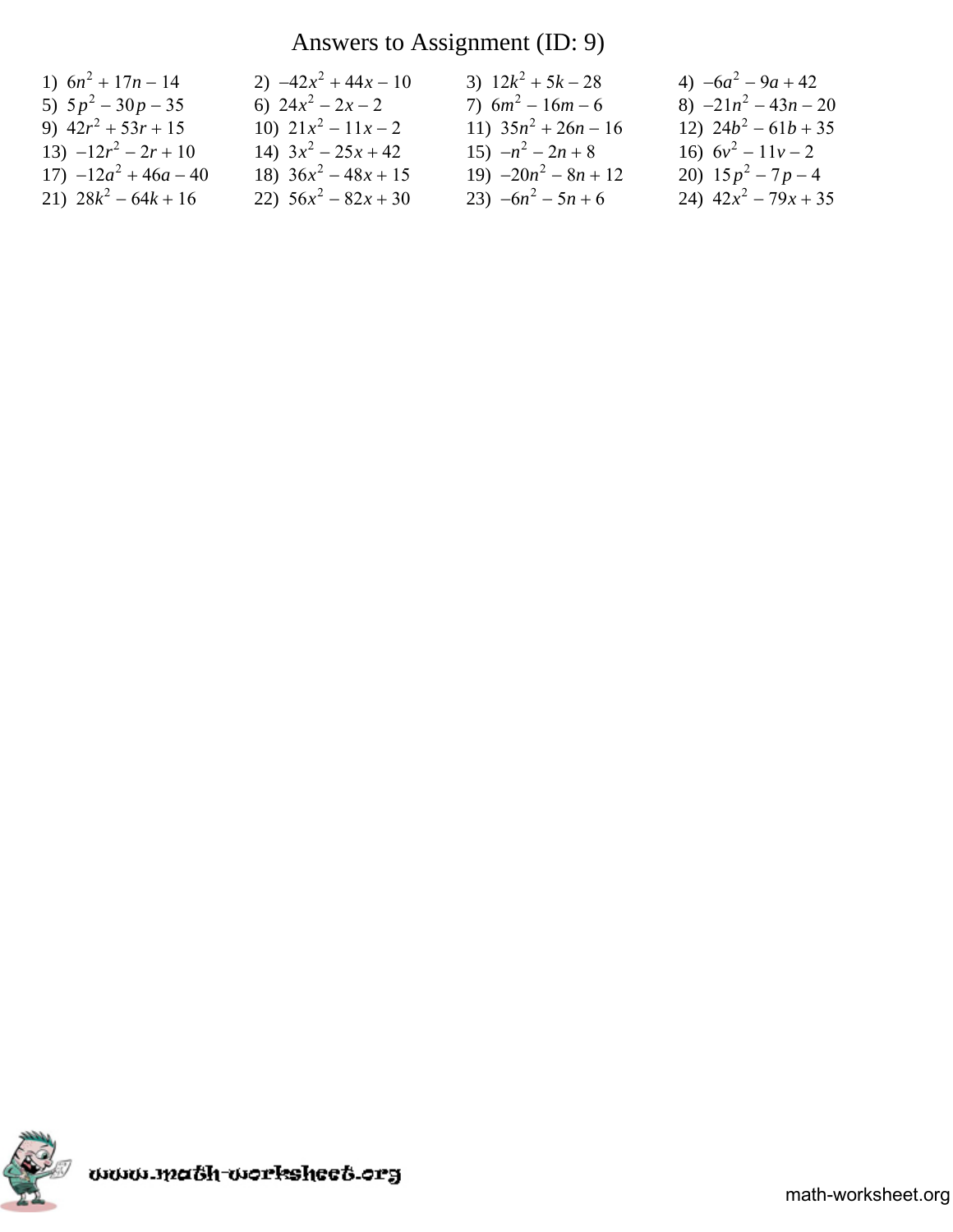| ٦ |  |
|---|--|
|---|--|

|                      |                         | 10.10  |  |
|----------------------|-------------------------|--------|--|
| Assignment           |                         | Period |  |
| Find each product.   |                         |        |  |
| 1) $(x-8)(-2x-5)$    | 2) $(2m + 7)(2m - 1)$   |        |  |
|                      |                         |        |  |
| 3) $(6n-3)(-8n-7)$   | 4) $(-3r+4)(r+2)$       |        |  |
|                      |                         |        |  |
| 5) $(6v+7)(-8v-6)$   | 6) $(b-5)(8b-3)$        |        |  |
|                      |                         |        |  |
| 7) $(5n+2)(-2n-8)$   | 8) $(-7a-1)(-3a+4)$     |        |  |
|                      |                         |        |  |
| 9) $(-7x-3)(7x+5)$   | 10) $(-3x+7)(4x-1)$     |        |  |
|                      |                         |        |  |
| 11) $(n+4)(4n-5)$    | 12) $(-3k+5)(-3k+1)$    |        |  |
|                      |                         |        |  |
| 13) $(-3m-8)(3m+7)$  | 14) $(-7p+2)(5p-5)$     |        |  |
|                      |                         |        |  |
| 15) $(6x-5)(-6x+6)$  | 16) $(n-7)(2n+7)$       |        |  |
|                      |                         |        |  |
| 17) $(5b-3)(-8b+5)$  | 18) $(r-3)(-6r-6)$      |        |  |
| 19) $(-7v+2)(v+6)$   | 20) $(5x-1)(-3x+6)$     |        |  |
|                      |                         |        |  |
| 21) $(-7n+4)(-n+6)$  | 22) $(-8v + 7)(7v + 8)$ |        |  |
|                      |                         |        |  |
| 23) $(-3a+2)(-2a-4)$ | 24) $(-3x+4)(6x-5)$     |        |  |